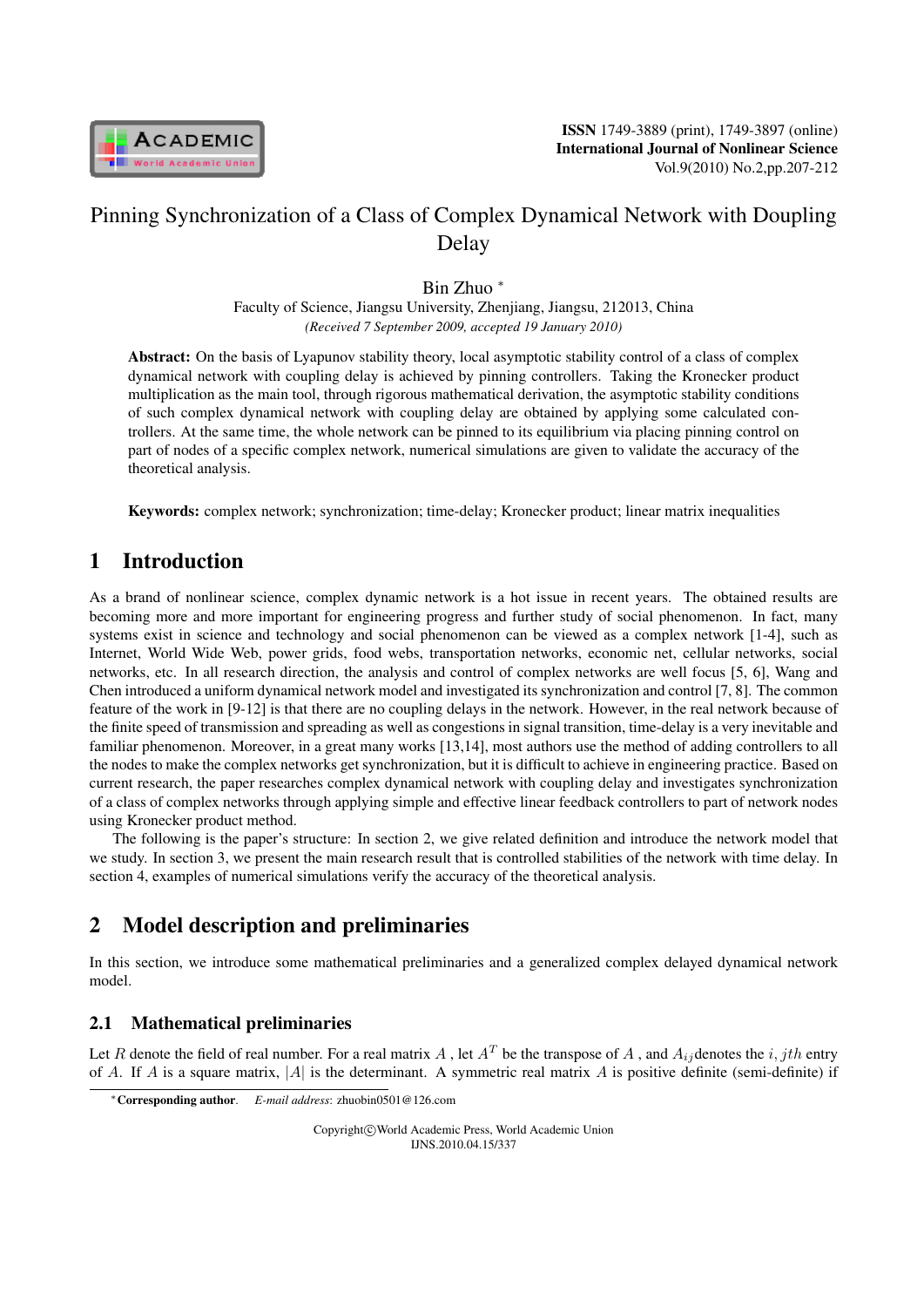$x^T A x > 0 (A \ge 0)$  for all nonzero x. We denote this as  $A > 0 (A \ge 0)$ . We denote by  $I_n$  the n  $\times$ n real identity matrix. The kronecker product between two matrices is defined by

$$
A \otimes B = \begin{pmatrix} A_{11}B & A_{12}B & \dots & A_{1n}B \\ A_{21}B & A_{22}B & \dots & A_{2n}B \\ \dots & \dots & \dots & \dots \\ A_{m1}B & A_{m2}B & \dots & A_{mn}B \end{pmatrix} \in R^{mp \times nq}
$$

where  $A \in R^{m \times n}$  and  $B \in R^{p \times q}$ .

In the following, we give several useful lemmas:

Lemma 1[15]: For any vectors  $x, y \in \mathbb{R}^n$  and positive definite matrix  $Q \in \mathbb{R}^{n \times n}$ , the following matrix inequality holds  $2x^Ty \le x^TQx + y^TQ^{-1}y$ .

Lemma 2[16]: Suppose  $P \in R^{n \times n}$  is a symmetrical positive definite matrix, then

$$
\lambda_{\min}(P)I_n \le P \le \lambda_{\max}(P)I_n.
$$

Lemma 3[17]: Given  $P = (P_{ij}) \in R^{n \times n}$  is symmetrical, and  $P_{ii} < 0$  for all  $i = 1, 2, ..., n$ , if  $P_{ii} + \sum_{i=1}^{n}$ =1*,∕*=  $|P_{ij}|$  ≤ − $\varepsilon$ ,  $i = 1, 2, ..., n$ , where  $\varepsilon$  is a positive number, then  $P \le -\varepsilon I_n$ .

#### 2.2 Model description

In this paper, we consider a complex dynamical network consisting of Nidentical coupled nodes, with each node being an  $n$ -dimensional dynamical system:

$$
\dot{x}_i(t) = Ax_i(t) + f(x_i(t)) + c \sum_{j=1}^{N} G_{ij} \Gamma x_j(t - \tau) \quad i = 1, 2, ..., N
$$
\n(1)

where  $x_i(t) = (x_{i1}(t), x_{i2}(t), ..., x_{in}(t))^T \in R^n$  are state variables of the *i*th delayed dynamical node,  $Ax_i(t)$  is the linear part of the dynamical node with  $A \in R^{n \times n}$ ,  $f : R^n \to R^n$  is the continuously differential nonlinear function, the constant  $c > 0$  is the coupling strength,  $\Gamma = (\gamma_{ij}) \in R^{n \times n}$  is a constant inner-coupling matrix for the nodes,  $G = (G_{ij})_{N \times N} \in R^{N \times N}$  is a constant outer-coupling matrix of the nodes, in which  $G_{ij}$  is defined as follows: if there is  $G = (G_{ij})_{N \times N} \in R^{N \times N}$  is a constant outer-coupling matrix of the nodes, in which  $G_{ij}$  is d a connection between the node *i* and the node  $j(i \neq j)$ , then  $G_{ij} = G_{ji} = 1$ ; otherwise,  $G_{ij} = G_{ji} = 0$ , and the diagonal elements of matrix *G* are defined by  $G_{ii} = -\sum_{i=1}^{N}$ =1*,∕*=  $G_{ij} = -\sum_{i=1}^{N}$ =1*,∕*=  $G_{ji}$ ,  $i = 1, 2, ..., N$ . It is assumed that network (1) is connected in the sense that there are no isolated clusters, that is,  $G$  is an irreducible matrix.

Using Kronecker product, network (1) can be rewritten as

$$
\dot{x}(t) = Ax(t) + f(x(t)) + c(G \otimes \Gamma)x(t - \tau)
$$
\n(2)

where  $x(t) = (x_1(t), x_2(t), ..., x_N(t))^T \in R^{Nn}, \dot{x}(t) = (\dot{x}_1(t), \dot{x}_2(t), ..., \dot{x}_N(t))^T \in R^{Nn}, f(x(t)) = (f(x_1(t)), f(x_2(t)),$  $L(x, f(x_N(t))) \in R^{Nn} G \otimes \Gamma \in R^{Nn \times Nn}$ denotes the Kronecker product of matrices G and  $\Gamma$ .

#### 3 Synchronization of controlled dynamical network

Our task in the paper is to synchronize the states of the network (1) on the manifold defined (3) by introducing a delaydependent linear controller into each individual node

$$
x_1(t) = x_2(t) = \dots = x_n(t) \to s(t) \qquad as \qquad t \to \infty \tag{3}
$$

where  $s(t) \in R^n$  is a solution of an isolated node, satisfy

$$
\dot{s}(t) = As(t) + f(s(t))\tag{4}
$$

We assume that  $s(t)$  is an arbitrary desired state which can be an equilibrium point, a nontrivial periodic orbit, or even a chaotic orbit. If the dynamical network (1) realizes synchronization, the synchronization state  $S(t) = (s(t), ..., s(t))^T$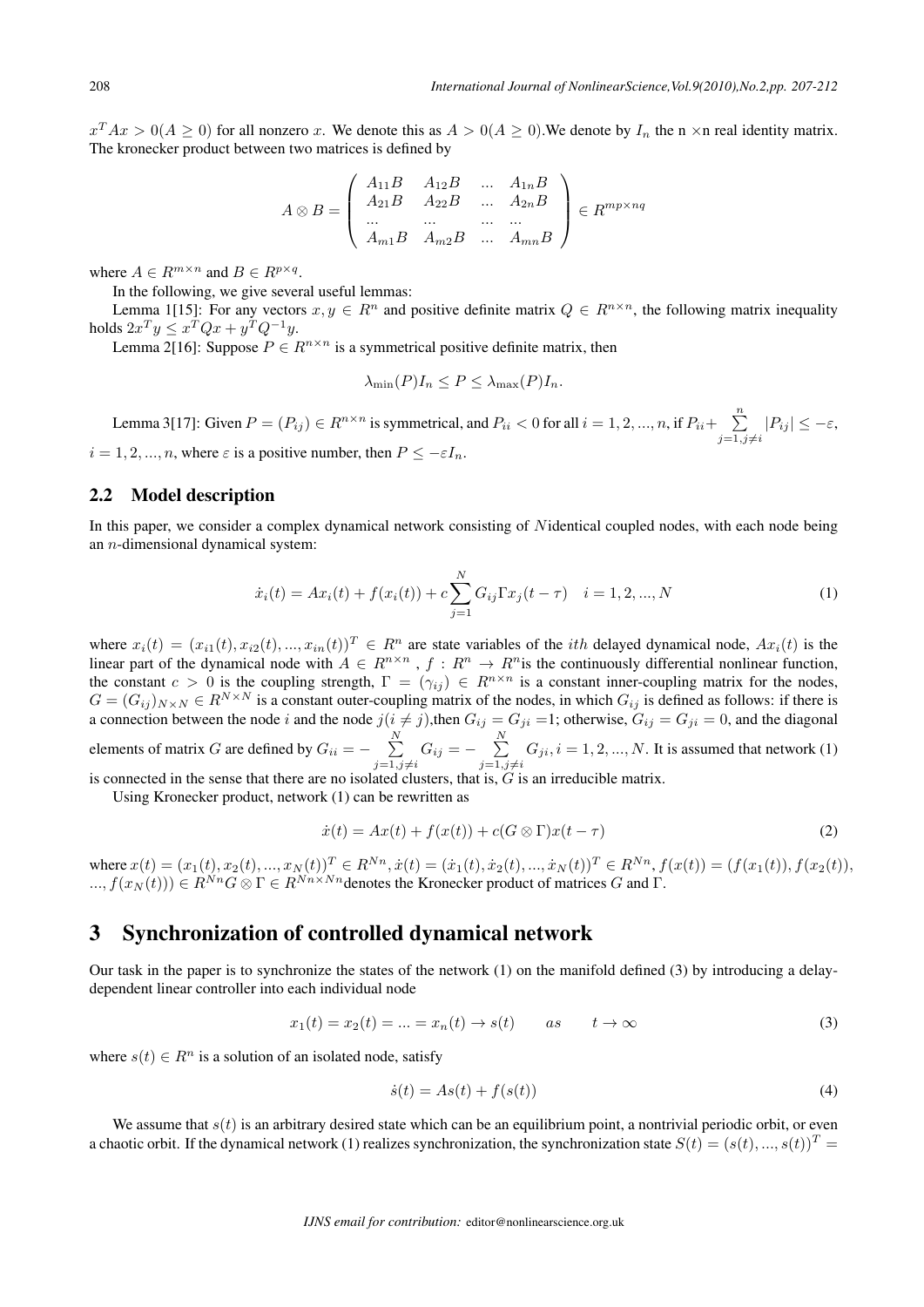$(1,...,1)^T \otimes s(t)$  is asymptotically stable; on the other hand, if the synchronization state  $S(t)$  is asymptotically stable, then the dynamical network (1) realizes synchronization. The control objective is to make the states of the network (1) globally exponentially synchronize to  $S(t)$ .

In order to achieve the goal (3), feedback pinning controllers are applied onto a small portion  $\delta(0 < \delta < 1)$  of nodes in network (1). Without loss of generality, let the first  $l$  nodes be selected to be pinned, where  $l$  is the integer part of the real number  $\delta N$ .

Thus, the controlled network can be described as

$$
\dot{x}_i(t) = Ax_i(t) + f(x_i(t)) + c \sum_{j=1}^{N} G_{ij} \Gamma x_j(t - \tau) + u_i \quad i = 1, 2, ..., N
$$
\n(5)

with the negative feedback controllers given by

$$
u_i = -cd_i \Gamma(x_i(t-\tau) - s(t-\tau)) \quad i = 1, 2, ..., N
$$
 (6)

where  $d_i > 0$  for  $i = 1, 2, \dots, l$  and  $d_i = 0$  for  $i = l + 1, \dots, N$ . Substituting (6) into (5), one has

$$
\dot{x}_i(t) = Ax_i(t) + f(x_i(t)) + c \sum_{j=1}^{N} G_{ij} \Gamma x_j(t-\tau) - c d_i \Gamma(x_i(t-\tau) - s(t-\tau)) \quad i = 1, 2, ..., N
$$
 (7)

Similar to (2), by using the Kronecker product, the controlled network (7) can be rewritten as

 $\dot{x}(t) = Ax(t) + f(x(t)) + c(G \otimes \Gamma)x(t-\tau) - c(D \otimes \Gamma)(x(t-\tau) - S(t-\tau))$ 

where  $D = diag(d_1, d_2, ..., d_N)$ .

Let the errors be

$$
e_i(t) = x_i(t) - s(t) \quad i = 1, 2, ..., N
$$
\n(8)

where  $e_i(t) \in R^n$  are the error variables between  $x_i(t)$  and  $s(t)$ . Substituting (8) and (4) into (7), we obtain

$$
\dot{e}_i(t) = Ae_i(t) + J(t)e_i(t) + c \sum_{j=1}^{N} G_{ij} \Gamma e_j(t - \tau) - cd_i \Gamma e_i(t - \tau) \quad i = 1, 2, ..., N
$$
\n(9)

where  $J(t)$  is the Jacobian of  $f(x(t))$  at  $s(t)$ .

Using Kronecker product, we can rewrite (9) as

$$
\dot{e}(t) = (I_N \otimes (A + J(t)))e(t) + c((G - D) \otimes \Gamma)e(t - \tau)
$$
\n(10)

where  $e(t) = (e_1(t), ..., e_N(t))^T \in R^{Nn}$  is the error variable between  $x(t)$  and  $S(t)$ ,

$$
e(t - \tau) = (e_1(t - \tau), ..., e_N(t - \tau))^T \in R^{Nn}.
$$

**Theorem 1** *The synchronous state*  $S(t) = (s(t), ..., s(t))^T$  *of the controlled dynamical network* (7) *is globally exponentially stable if there are two symmetrical positive definite matrix*  $P, Q \in \mathbb{R}^{Nn}$  such that

$$
P + (I_N \otimes (A + J(t)))^T P + P (I_N \otimes (A + J(t))) + Qe^{\tau} + c^2 P ((G - D) \otimes \Gamma) Q^{-1} ((G - D) \otimes \Gamma)^T P \le -\varepsilon I_{Nn},
$$
 (11)

*for any*  $\varepsilon > 0$ *. Consequently, the complex dynamical network (1) will globally exponentially realize synchronization with controllers.*

Proof. Define a Lyapunov function as

$$
V(t) = e^t e^T(t) Pe(t) + \int_{t-\tau}^t e^T(t) Qe(t) e^{\alpha + \tau} d\alpha
$$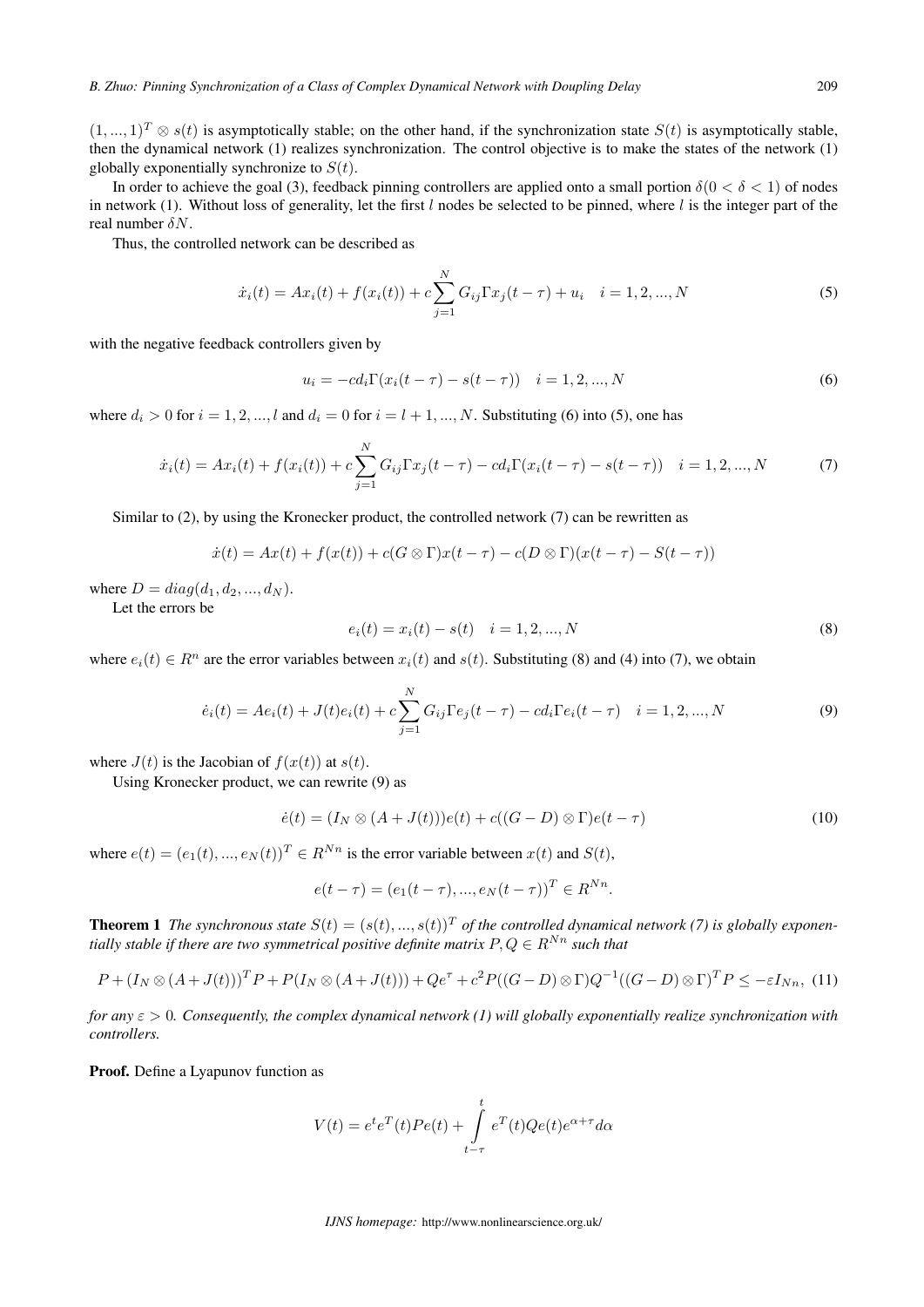From Lemma 1 and 2, the derivative of  $V(t)$  along the trajectory of (10) is

$$
\dot{V}(t) = e^t e^T(t)Pe(t) + e^t e^T(t)Pe(t) + e^t e^T(t)P\dot{e}(t) + e^T(t)Qe(t)e^{t+\tau} - e^T(t-\tau)Qe(t-\tau)e^t
$$
\n
$$
= e^t e^T(t)Pe(t) + e^t((I_N \otimes (A+J(t)))e(t) + c((G-D) \otimes \Gamma)e(t-\tau))^T Pe(t)
$$
\n
$$
+ e^t e^T(t)P((I_N \otimes (A+J(t)))e(t) + c((G-D) \otimes \Gamma)e(t-\tau)) + e^T(t)Qe(t)e^{t+\tau} - e^T(t-\tau)Qe(t-\tau)e^t
$$
\n
$$
= e^t (e^T(t)Pe(t) + e^T(t)(I_N \otimes (A+J(t)))^T Pe(t) + e^T(t)P(I_N \otimes (A+J(t)))e(t)
$$
\n
$$
+ e^T(t)Qe^{\tau}e(t) + ce^T(t)P((G-D) \otimes \Gamma)e(t-\tau) + ce^T(t-\tau)((G-D) \otimes \Gamma)^T Pe(t) - e^T(t-\tau)Qe(t-\tau))
$$
\n
$$
\leq e^t e^T(t)(P + (I_N \otimes (A+J(t)))^T P + P(I_N \otimes (A+J(t))) + Qe^{\tau}
$$
\n
$$
+ c^2 P((G-D) \otimes \Gamma)Q^{-1}((G-D) \otimes \Gamma)^T P)e(t)
$$
\n
$$
\leq -\varepsilon e^t ||e(t)||^2
$$
\n
$$
\leq \frac{-\varepsilon}{\lambda_{\text{max}}(P) + \tau e^{\tau} \lambda_{\text{max}}(Q)}V(t)
$$

From the lyapunov stability theory, the error dynamical system (10) is globally exponentially stable about its zero solution. Consequently, the synchronization state  $S(t)$  of network (7) is globally exponentially stable. The proof is thus completed. ■

### 4 Numerical and simulations

In this section, we will use an example to show the effectiveness of the main results above derived in this letter. We consider a 5-nodes network, in which each node is the third-order smooth Chua's circuits described in Refs. [18]

$$
\dot{x}_{i1} = -k\alpha x_{i1} + k\alpha x_{i2} - k\alpha (ax_{i1}^3 + bx_{i1})
$$

$$
\dot{x}_{i2} = kx_{i1} - kx_{i2} + kx_{i3}
$$

$$
\dot{x}_{i3} = -k\beta x_{i2} - k\gamma x_{i3}
$$

which is asymptotically stable at  $s(t) = 0$ , where  $k = 1$ ,  $\alpha = -0.1$ ,  $\beta = -1$ ,  $\gamma = 1$ ,  $a = 1$ ,

$$
b=25.
$$

The whole dynamical network is described by

$$
\begin{pmatrix} \dot{x}_{i1} \\ \dot{x}_{i2} \\ \dot{x}_{i3} \end{pmatrix} = \begin{pmatrix} -24.9 & -0.1 & 0 \\ 1 & -1 & 1 \\ 0 & 1 & -1 \end{pmatrix} \begin{pmatrix} x_{i1} \\ x_{i2} \\ x_{i3} \end{pmatrix} + \begin{pmatrix} 0.1x_{i1}^3 \\ 0 \\ 0 \end{pmatrix} + c \sum_{j=1}^5 G_{ij} \Gamma x_j (t - \tau), \quad i = 1, ..., 5 \quad (12)
$$

That is  $A =$  $\sqrt{2}$  $\mathcal{L}$ *−*24*.*9 *−*0*.*1 0 1 *−*1 1 0 1 *−*1 ⎞ ,  $f(x_i(t)) = (0.1x_{i1}^3, 0, 0)^T$ ,  $J(t) = 0$ . The inner-coupling matrix is  $\Gamma =$ 

 $diag\{1, 1, 1\}$ , and the outer-coupling matrix is given by the following irreducible symmetric matrix:

$$
G = \left(\begin{array}{rrrrr} -1 & 0 & 0 & 1 & 0 \\ 0 & -2 & 0 & 1 & 1 \\ 0 & 0 & -1 & 0 & 1 \\ 1 & 1 & 0 & -2 & 0 \\ 0 & 1 & 1 & 0 & -2 \end{array}\right)
$$

*.*

We want to stabilize this network onto the equilibrium point  $s(t) = 0$  by applying the linear feedback pinning control (6) to a small fraction  $\delta(0 < \delta < 1)$  of nodes. In the following, only the first node is selected to control for simplicity.

When the coupling strength  $c = 2$ , the feed back gain  $d_1 = 3$  and  $\tau = 0.15$ , by using the Matlab LMI Toolbox, we found there exist two positive-definite matrices  $P$ ,  $Q$  such that (11) holds, guaranteeing the globally exponentially stable of controlled network (12). The control results are shown in Fig. 1 when the delay is  $\tau = 0.15$ .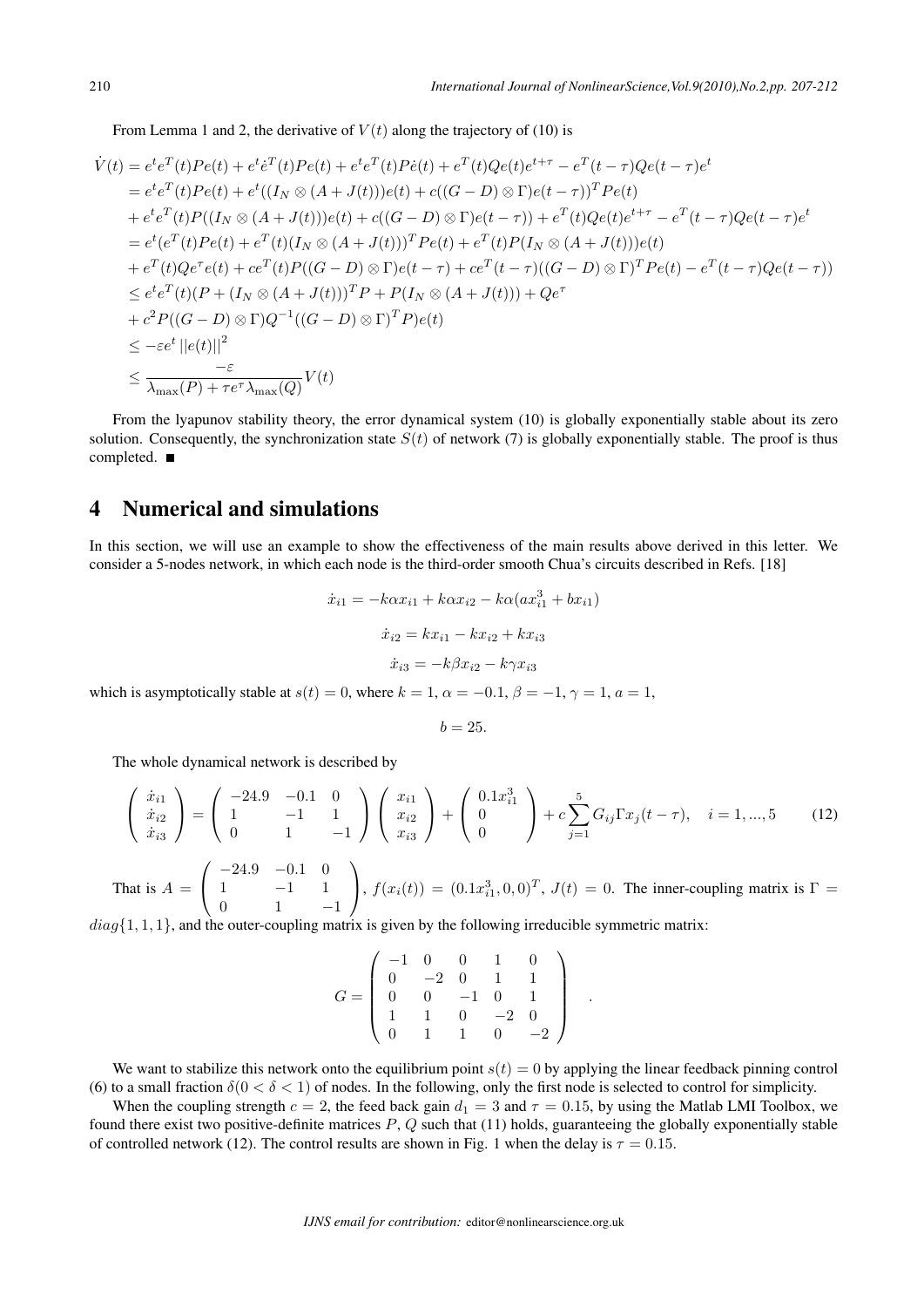### 5 Conclusions

On the basis of Lyapunov stability theory, pinning synchronization of a class of complex dynamical network with coupling delay is achieved. The asymptotic stability conditions of such complex dynamical network with coupling delay are obtained by applying some calculated controllers. Finally, numerical simulations are given to validate the accuracy of the theoretical analysis.

#### 6 Acknowledgments

Research was supported by the National Nature Science Foundation of China (No: 10771088) and Foundation for Advanced Researchers of Jiangsu University (No: 06JDG080).



Figure 1: Synchronization errors of the delayed dynamical network with  $\tau = 0.15$ , where  $e_{ij}(t) = x_{ij}(t) - s_j(t)$ ,  $x_{ij}(t)$  is the jth state variable of the *i*th cell, and  $s(t) = (s_1(t), s_2(t), s_3(t))^T$  is the synchronization solution with  $1 \leq i \leq 5, 1 \leq j \leq 3.$ 

## References

- [1] D.J. Watts and S.H. Strogatz: Collective dynamics of 'small-world' network. *Nature.* 393: (1998), 440-442.
- [2] S.H. Strogatz: Exploring complex networks. *Nature.* 410: (2001), 268-276.
- [3] A.L. Barabasi, I.R. Albert and H. Jeong: Mean-field theory for scale-free random networks. *Physica A.* 272:(1999), 173-187.
- [4] X.F. Wang, G.R.:Synchronization in scale-free dynamical networks: Robustness and fragility, Chen, *IEEE Trans, Circuits Syst*.49: I (2002), 54.
- [5] S.H. Strogatz: Exploring complex networks, *Nature.* 410: (2001), 268-276.
- [6] X.D. Wang and Y. Cheng: Adaptive Control of the Complex Network. *International Journal of Nonlinear Science.* 8(3): (2009),313-317.
- [7] X.F. Wang and G.R. Chen: Synchronization in small-world dynamical networks, *Int.J.Bifur.Chaos.* 12: (2002), 187-192.